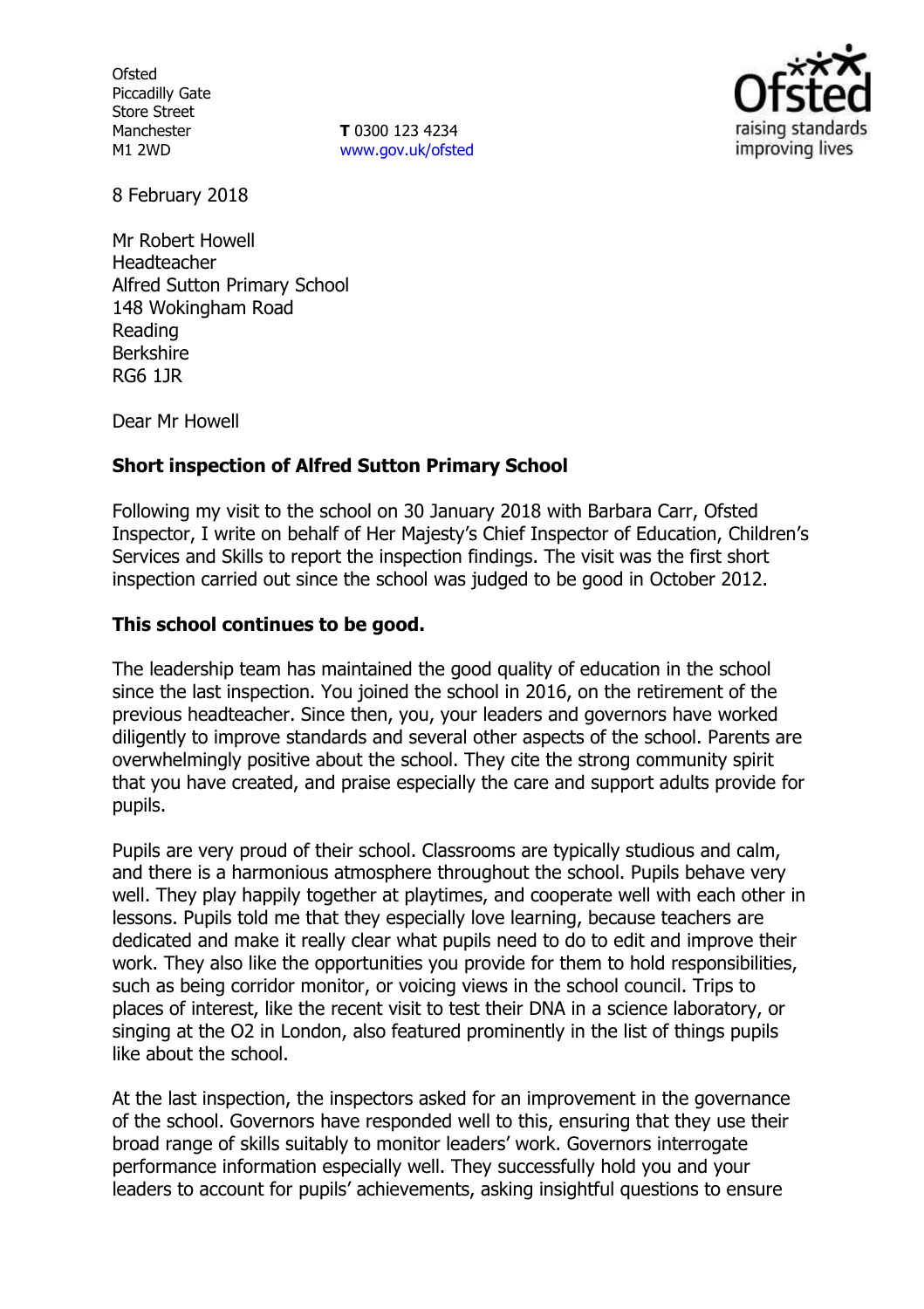

that additional funding is spent appropriately. They are, consequently, knowledgeable about the school's strengths and any areas for development, and contribute supportively to the school's continued improvement.

You and your very able deputy headteacher have set out clear systems and expectations to make sure that the quality of teaching across the school is consistently strong. Your recently strengthened leadership team is well placed to oversee the changes you are making to the school. Leaders are well trained in monitoring and evaluating the impact of their work. Staff feel supported by leaders, and they recognise the positive changes made to the school. They feel valued and show a genuine desire to make sure, constantly, that pupils achieve highly. As one teacher said, 'It's a joy to be involved in the school's improvement programme.'

As a result of the very effective leadership of the school, by you and your deputy, standards have risen rapidly over the last two years. Last year, pupils at the end of key stage 2 made above-average progress in reading. Their progress in writing and mathematics was well above average. Pupils at the end of key stage 1 also made strong progress to achieve standards in line with, and sometimes above, national averages. Standards in the early years and in Year 1 have improved consistently over time. Last year, above-average proportions of pupils reached the expected standard of the phonics screening check in Year 1, and achieved a good level of development at the end of Reception.

During the inspection, you were able to provide evidence to show that current pupils are making similarly strong progress. The quality of writing for pupils in key stage 1 is a particular strength, with pupils able to use their technical skills to produce interesting and informative work. Reading is also a strength. Pupils especially enjoy discussing the class texts you have purchased. Several pupils told me that mathematics is their favourite subject. You have reorganised how mathematics is taught, so that pupils make better progress than they have in the past. Pupils are able to engage in using visual models and images to help them develop fluency in mathematics. However, we identified that the approach to problem-solving and reasoning across the school is not consistent.

You recognise that some pupils do not attend school regularly enough. You carefully investigate the individual barriers a pupil may have to attending school regularly, and work well with families to remove those barriers. Pupils are rewarded for high attendance and you ensure a calm start to the day for specific pupils who need it. You have also raised awareness with parents about the impact time off can have on pupils' learning and welfare. All this is working, so that the number of pupils persistently absent is falling and pupils' overall attendance is improving.

## **Safeguarding is effective.**

The leadership team has ensured that all safeguarding arrangements are fit for purpose. Leaders and governors have made sure that recruitment procedures are robust and that staff training in child protection is thorough. Staff are dedicated to making sure that pupils are safe. They know how to recognise potential concerns and speak confidently about how to report them. Leaders have developed strong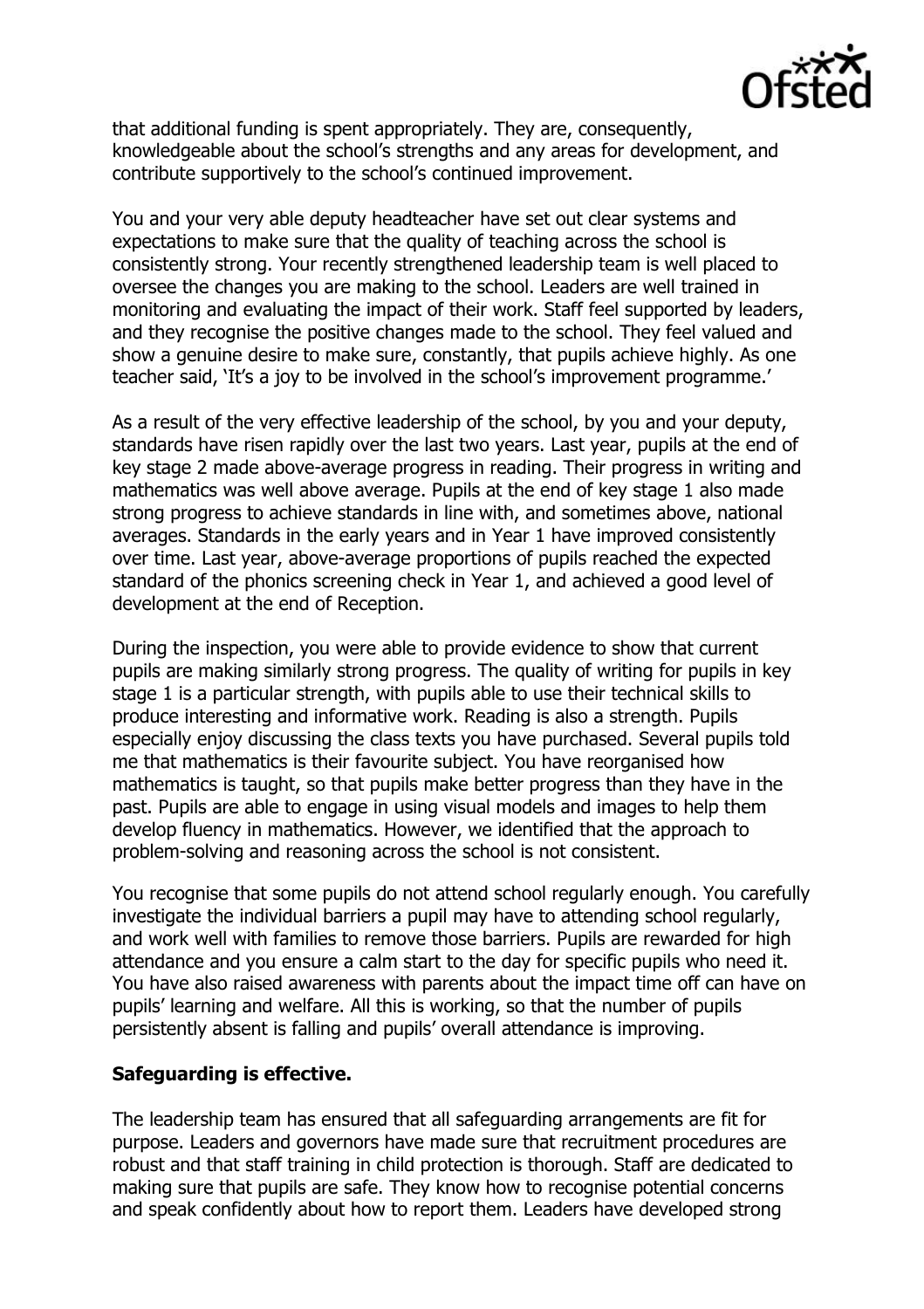

relationships with parents and outside agencies, so that any additional support that pupils may need is provided. Pupils say that they feel safe in school and are confident that an adult will help them if they have any worries. Teachers help pupils to understand how to stay safe in their community, for example when crossing roads and riding bicycles. E-safety awareness has a high priority in school. Pupils know not to speak to strangers online, and know the importance of reporting anything that they see online which makes them feel uncomfortable.

# **Inspection findings**

- Over time, the progress of disadvantaged pupils has improved, so that for current pupils there are no noticeable differences in the quality of work between disadvantaged pupils and others in school. Leaders make good use of pupil premium funding to ensure that pupils are taught consistently well throughout the school. Teachers identify precisely what pupils know, understand and can do, and make sure that their planning includes addressing any misconceptions quickly. Governors monitor the impact of funding and, with leaders, fine-tune approaches to make sure that individual pupils are making continued good progress. This has been particularly successful for pupils learning phonics, so that last year disadvantaged pupils in Year 1 achieved similar standards to those seen nationally.
- **Pupils are very well prepared for life in modern Britain. They have developed a** set of values, known as the 'Sutton Six', which permeate the school. This term's focus, of 'aspiration', was spoken of repeatedly by pupils. For example, one told me that she aspires to 'have a positive mindset' which will help her to keep going when work gets hard. Personal, social and health education is a key part of the curriculum. It is helping pupils to have a positive outlook and to be more resilient. Pupils understand the importance of treating people equally and that it is 'okay' to be different. They told me that pupils do not use racist or homophobic language, because that would be wrong. They were very clear that the school is a friendly place and that bullying is rare. They also reported that should anyone fall out with their friend, an adult would help, but that pupils are increasingly able to sort things out for themselves.
- Your effective subiect leaders make sure that the curriculum is broad, balanced and is increasingly a strength. They support their colleagues well in preparing work which allows pupils to develop knowledge, skills and understanding across the whole curriculum. Music is especially popular with pupils. They like the opportunities to learn an instrument and to perform in public. In history, pupils studying the Bayeux Tapestry could demonstrate their knowledge of how Norman and English soldiers used different fighting techniques during the Battle of Hastings. In science, pupils studying circuits could predict which was likely to work. In mathematics, pupils work hard and with increasing confidence. However, leaders recognise that some further refining of the mathematics curriculum is needed to ensure that pupils develop excellent problem-solving skills.
- An additional focus during the inspection was on early years. Leadership in the early years is effective and having a positive impact on children's learning.